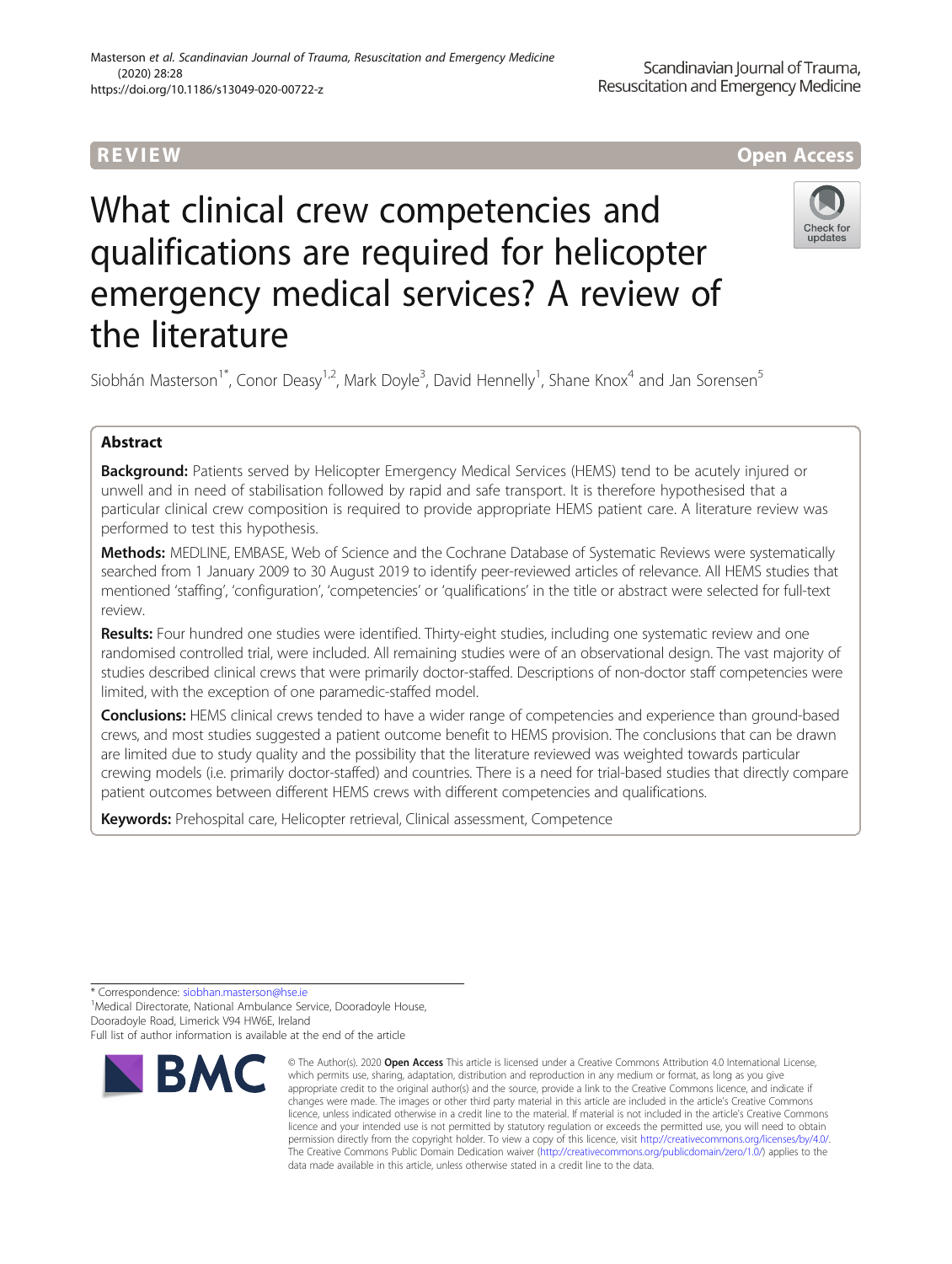## Background

Helicopter Emergency Medical Services (HEMS) is a component of prehospital emergency care. In common with other Emergency Medical Services (EMS), HEMS is generally required to fulfil one or more of the following objectives:

- To respond to an acutely injured or unwell patient quickly
- To bring emergency medical expertise to an acutely injured or unwell patient
- To transport an acutely injured or unwell patient quickly and safely.

The types of HEMS in operation internationally are generally categorised into doctor-staffed and nondoctor-staffed models. However, the array and experience of clinical staff employed in HEMS means that dichotomising HEMS models into 'doctor vs. nondoctor' provides limited information on the qualifications and competencies required to serve HEMS patients. While heterogeneity is a feature of HEMS models, HEMS patients tend to be acutely injured or unwell, and in need of advanced care and/or safe and rapid transport. This suggests that there is a specific/ particular clinical staff model that is required for an effective HEMS model. Therefore, the aim of this study was to perform a review of academic literature to identify the clinical qualifications and competencies HEMS required to provide care that optimises patient outcomes. For the purposes of this review and in the absence of a specific outcome dataset for HEMS treatment, 'appropriate care' was determined by the outcomes defined for each study.

#### Methods

#### Search of literature

A search strategy was devised with the assistance of a research librarian and a search of the literature was conducted from 1 January 2009 to 30 August 2019. The search included all peer-reviewed articles in MEDLINE, including quantitative and qualitative studies, and literature reviews. Conference abstracts/proceedings, grey literature, and articles that were written in a language other than English were excluded. A similar search was performed in both Web of Science and EMBASE. The review question was constructed according to the patients, interventions, comparator and outcome (PICO) strategy recommended by the Preferred Reporting Items for Systematic Reviews and Meta-Analysis Protocols (PRISMA-P) 2015 Checklist [\[1](#page-8-0)]:

"In the population of patients who are acutely injured or unwell and attended by a Helicopter Emergency Medical Service, what combination of competencies and qualifications of the clinical crew are required to provide the appropriate level of care?"

Three search terms were built using the 'Title/Abstract' and 'MeSH' descriptors in MEDLINE; 'qualifications'; 'competencies'; and 'helicopter emergency service' (see Supplementary file A). A separate search was performed in the Cochrane Database of Systematic Reviews, using only the MeSH descriptor of 'air ambulances'. All article citations were imported into Endnote Desktop Version X9.2 (Bld 13,018) and duplicate articles were identified and removed using the 'find duplicates' function in Endnote. A description of the search strategy is provided in the Supplementary Files.

The review protocol was registered with the international prospective register of systematic reviews PROSPERO (Registration number: CRD42020151104).

### Selection of studies

Broad search terms were used in order to ensure comprehensive capture of relevant articles. Two reviewers performed the selection of articles based on the review question, initially identifying all articles where the title and/or abstract made specific mention of 'staffing', 'configuration', 'competencies' and/or 'qualifications'. Case reviews were excluded due to the limited ability to generalise the data from such studies. For studies published using data from the same cohort of patients over the same timeframe and using similar outcome measures, the most recent publication only was included. Instances of disagreement were discussed to meet consensus. Articles that described inter-facility care only were also excluded in order to ensure the primary focus of the review was on emergency care provision. Full-text articles were then downloaded and comprehensively assessed for eligibility (see Fig. [1\)](#page-2-0).

#### Data extraction and quality assessment

Full-text articles were reviewed and data was extracted under the following headings:

- Author, date and country
- Study design type
- Clinical crew structure<br>• Crewing model and sta
- Crewing model and staff grade/qualifications
- Patient group served
- Clinical interventions provided
- Outcomes
- Key Results
- Study strengths
- Study weaknesses.

The quality of the randomised controlled trial (RCT), the systematic review and cohort studies, were assessed using critical appraisals checklists as guides ([https://](https://casp-uk.net/casp-tools-checklists/)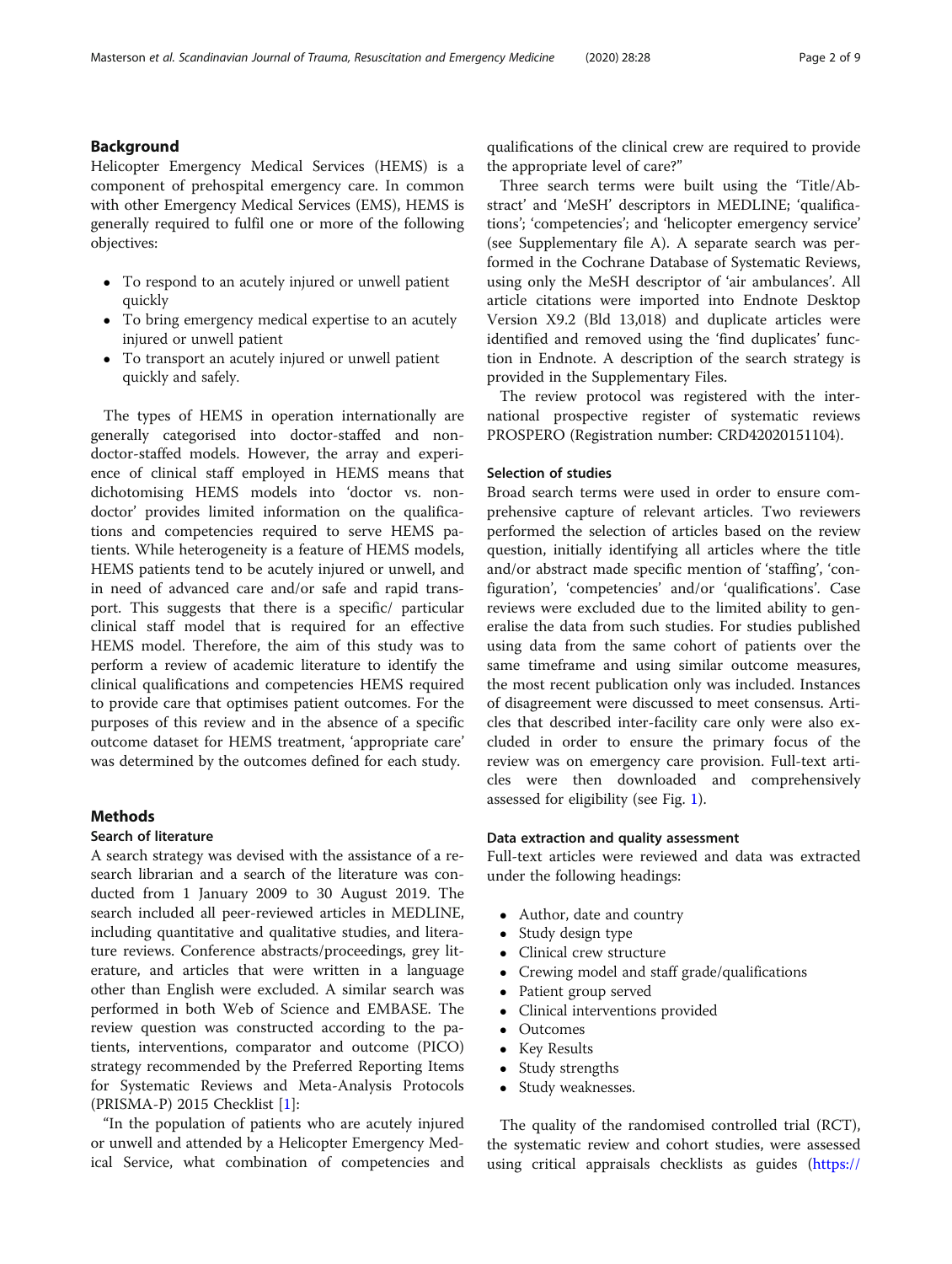<span id="page-2-0"></span>

[casp-uk.net/casp-tools-checklists/\)](https://casp-uk.net/casp-tools-checklists/). Questionnaire/survey type studies were assessed using the Critical Appraisal of a Cross-Sectional Study (Survey) from the Centre for Evidence-based Management [\(https://www.cebma.org/](https://www.cebma.org/wp-content/uploads/Critical-Appraisal-Questions-for-a-Survey.pdf) [wp-content/uploads/Critical-Appraisal-Questions-for-a-](https://www.cebma.org/wp-content/uploads/Critical-Appraisal-Questions-for-a-Survey.pdf)[Survey.pdf](https://www.cebma.org/wp-content/uploads/Critical-Appraisal-Questions-for-a-Survey.pdf)) (see Supplementary Tables [1](#page-7-0), [2](#page-7-0), [3](#page-7-0) and [4](#page-7-0)).

#### Data synthesis

Fig. 1 Literature Search Flowchart

Included

Following a quality review of each full-text article for which data was extracted, data from the remaining articles was tabulated and a narrative synthesis describing commonly identified competencies was produced. This analysis was used to develop conclusions and recommendations about the type of clinical crew needed for HEMS and to identify requirements for further research and analysis. As described in the introduction, because of the degree of heterogeneity in HEMS models internationally, there was also heterogeneity in patient outcomes published. This meant that meta-analysis based on patient outcomes was not performed.

## Results

Full-text articles included in review (38)

> The search strategy led to the inclusion of 38 articles describing 20 HEMS models from 12 different countries. Five model descriptions included specific mention of a joint HEMS and inter-facility care function: Australia (New South Wales) [\[2](#page-8-0)]; Australia (Victoria) [\[3](#page-8-0)]; Eastern Denmark [\[4](#page-8-0)]; Norway [[5](#page-8-0)]; Sweden (Dalarna) [[6\]](#page-8-0). The remaining 15 models described a HEMS function only.

> Of the 38 studies selected for review, there was only one RCT and one systematic review. The remaining studies were observational in nature, including 31 cohort studies and five survey-type descriptive analyses of HEMS activity and clinical crew competencies. With regard to study quality, the RCT was of good quality despite having wide confidence intervals for the treatment effect [\[7](#page-8-0)]. However, for the systematic review it was unclear whether the quality of studies included was sufficiently assessed [\[8](#page-8-0)]. For the survey-type studies, three were deemed to be of good quality, [\[5](#page-8-0), [9,](#page-8-0) [10](#page-8-0)] while two did not report the survey response rate  $[11, 12]$  $[11, 12]$  $[11, 12]$ . It was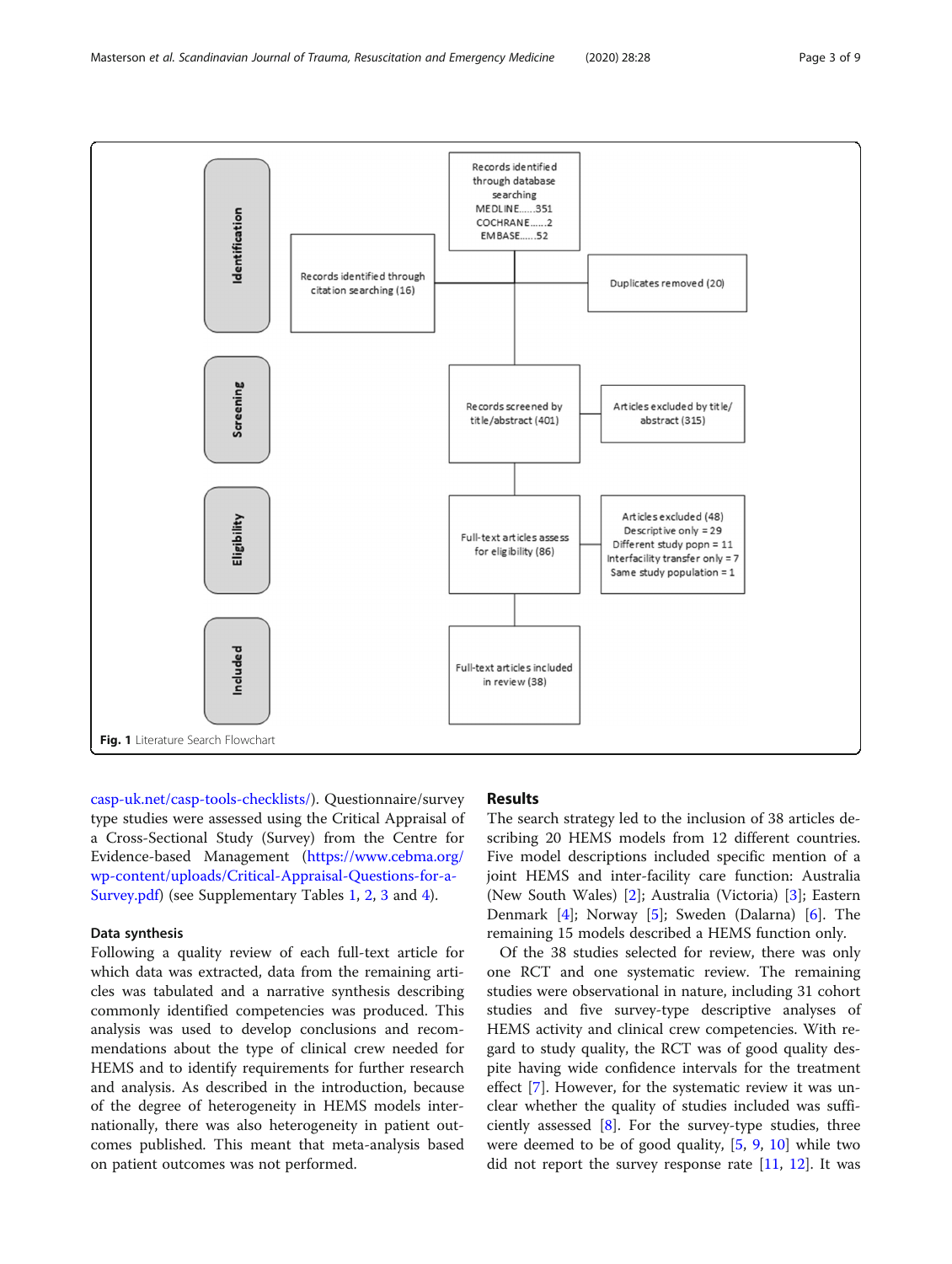unclear from the final survey whether selection bias may have occurred [[12\]](#page-8-0). Of the 31 cohort studies, study quality varied. Patient recruitment was acceptable and outcome/exposure were accurately measured in all studies. Confounding factors were identified in 16 studies but taken into account in the analysis in only 13 studies. Patient follow-up was incomplete in three studies, [[13](#page-8-0)–[15](#page-8-0)] and insufficiently long in two studies [\[13](#page-8-0), [14\]](#page-8-0). With regard to result precision, 11 studies only described the population attended, and nine had a small study sample with limited precision or wide 95% confidence intervals for the results.

Five studies presented results with narrow 95% confidence intervals, [[16](#page-8-0)–[20](#page-8-0)] and four provided a sensitivity analysis of result accuracy [\[15](#page-8-0), [21](#page-8-0)–[23](#page-8-0)]. For most studies, study findings were either novel or fitted with other available evidence.

The systematic review investigated the costs and benefits of HEMS, [\[8\]](#page-8-0) and the randomised clinical controlled trial described an intervention provided by paramedic/ nurse-staffed HEMS [\[7\]](#page-8-0). Three studies compared the competencies of HEMS doctors and HEMS paramedics, but did not report on the impact of competencies on patient outcomes [\[12,](#page-8-0) [24](#page-8-0), [25\]](#page-8-0). Twelve studies compared patient outcomes between a doctor or paramedic/doctor staffed HEMS and a paramedic/nurse-staffed ground EMS [[2,](#page-8-0) [11,](#page-8-0) [15](#page-8-0), [16,](#page-8-0) [20](#page-8-0)–[23](#page-8-0), [26](#page-8-0)–[29](#page-8-0)]. Four studies compared intervention and patient outcomes from paramedicstaffed HEMS with paramedic-staffed ground EMS [[14](#page-8-0), [17](#page-8-0), [30,](#page-8-0) [31](#page-8-0)]. Six studies compared outcomes from a doctorstaffed HEMS and doctor-staffed ground EMS. One study compared patient outcomes from two different types of HEMS clinical crew configurations [[32](#page-8-0)], and a further study investigated the impact of HEMS doctor involvement in tasking, treatment and transport decisions for paediatric drowning victims [[33](#page-8-0), [34\]](#page-8-0).

#### Variation in HEMS clinical crew qualifications

In jurisdictions where HEMS were either solely or primarily doctor-staffed, there was a difference in medical specialties needed to operate as a HEMS doctor. It should be noted that the specialties of emergency medicine and prehospital emergency medicine are not established in all countries where HEMS models were operational, which may in part explain the emphasis on in-hospital acute care specialties. There was also a vast difference in the competencies of nurses and paramedics employed on HEMS. The range of clinical crew models described in the literature is summarised in Table [1.](#page-4-0)

## Clinical competencies added by different clinical crew models

Andrew and colleagues described advanced procedures carried out by Intensive Care Flight Paramedics (ICFPs) in Victoria and highlighted the successful application of pain reduction, rapid sequence induction (RSI) and administration of red blood cell products [[3\]](#page-8-0). Von Volpelius-Feldt et al. identified a range of additional competencies brought by critical care paramedics and HEMS doctors, but highlighted the value of doctor-CCP team working in facilitating critical care paramedic practice  $[12]$  $[12]$ . This theme of combined competencies was continued by Van der Eng and colleagues, who used a Delphi process to devise three indicators of quality in the management of patients with poly-trauma, i.e. education, exposure and experience  $[15]$  $[15]$ . In a sample of 442 patients, they estimated that 220 patients were treated by a fully competent team i.e. fulfilled the three indicators of competency. Van Schuppen and Bierens initially identified the additional skills that a doctor added to HEMS, [\[29](#page-8-0)] and in a later study identified that doctors added qualitative skills that were less tangible such as clinical judgement and impact on decision-making [\[11](#page-8-0)]. However, while the studies described enhanced competencies provided by different types of HEMS clinical crews, they did not estimate the impact of these additional competencies on patient outcomes. Competencies identified in the literature are presented in Table [2.](#page-6-0)

## Impact of HEMS clinical crew qualifications and competencies on patient outcomes and successful interventions

As stated above, studies comparing HEMS to groundbased EMS suggested better patient outcomes, although it should be remembered that the studies reviewed had an observational design. In studies where the HEMS and ground-based EMS had similar qualifications, for patients suffering severe trauma, HEMS intervention was almost invariably associated with better patient outcomes. For example, in Germany, where both HEMS and ground-based EMS are doctor-staffed and have similar clinical competencies, two studies showed that HEMS was associated with an adjusted decrease in inhospital mortality  $[18, 20]$  $[18, 20]$  $[18, 20]$ . In a French study, where doctor-staffed mobile intensive care units (MICUs) were deployed to patients with severe blunt trauma either by road or helicopter, adjusted mortality was lower for patients attended by helicopter-based MICU compared with those attended by a road-based unit  $[19]$  $[19]$ . In two US studies using data from the National Trauma bank, paramedic/nurse-staffed HEMS was associated with improved patient outcomes when compared to paramedicstaffed ground-based EMS [\[17](#page-8-0), [31](#page-8-0)]. Similarly, a further US study suggested that while HEMS patients tended to be sicker, HEMS provision enabled better adherence to sepsis guidelines due to shorter transport times [[30\]](#page-8-0).

In HEMS models where the qualifications of the HEMS crew were more advanced than those of the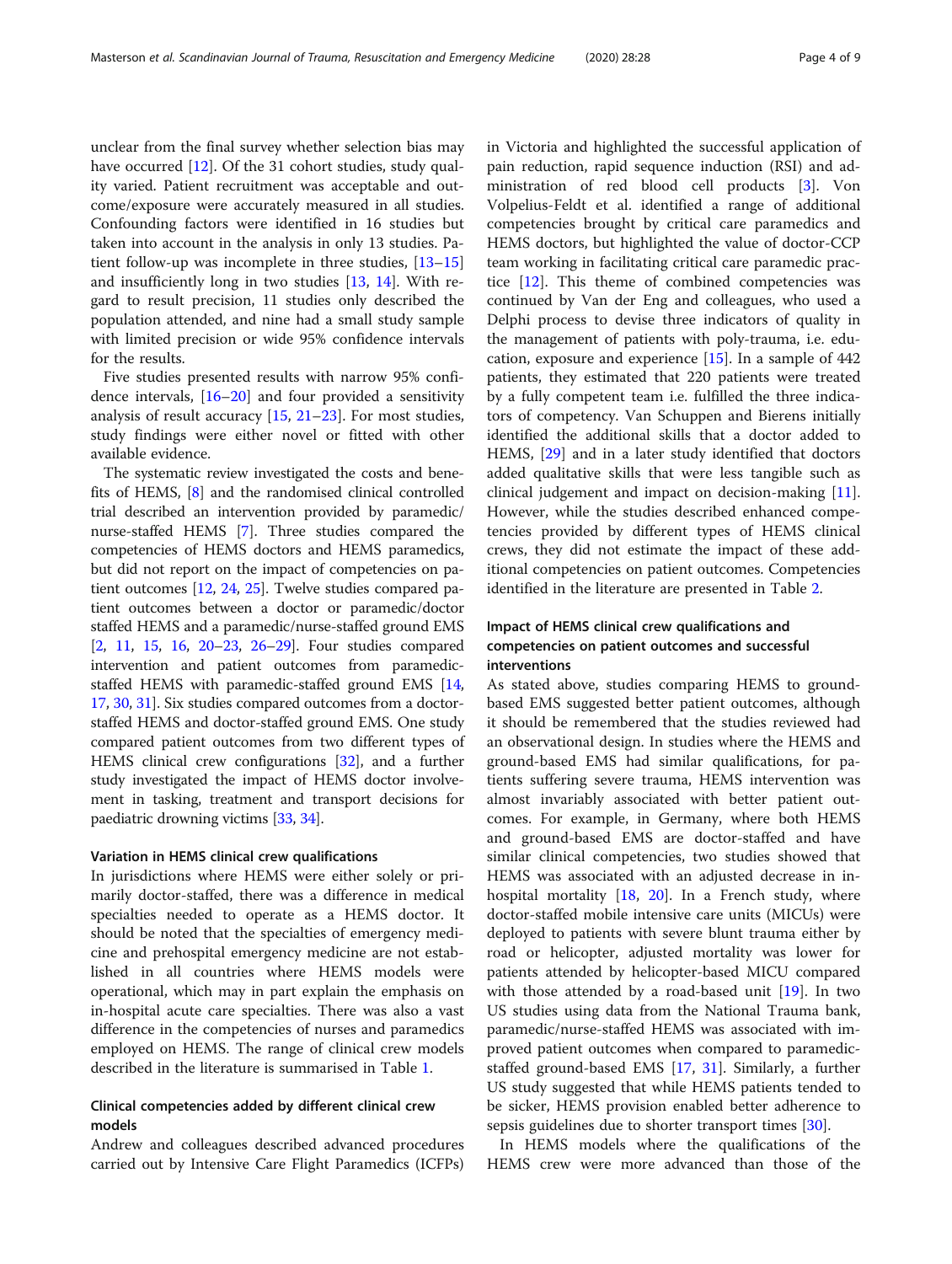| Country/HEMS name                                                                                                          | Staffing Model                                                                                                                                                                                                                | HEMS-Specific Qualifications/Experience                                                                                                                                                                                                                                                                                                                                                                                                            |
|----------------------------------------------------------------------------------------------------------------------------|-------------------------------------------------------------------------------------------------------------------------------------------------------------------------------------------------------------------------------|----------------------------------------------------------------------------------------------------------------------------------------------------------------------------------------------------------------------------------------------------------------------------------------------------------------------------------------------------------------------------------------------------------------------------------------------------|
| Germany<br>(Eich et al., 2009)                                                                                             | Ambulance-based emergency physician                                                                                                                                                                                           | · Extensive experience in a doctor-staffed ambulance<br>(attended at least 300 incidents as ambulance-based<br>emergency physician)<br>• Hold an Advanced Life Saving Certificate<br>• Completed a 4-month rotation in paediatric<br>anaesthesia                                                                                                                                                                                                   |
| The Netherlands<br>(Gerritse et al., 2010)                                                                                 | Anaesthesiologist or trauma surgeon staffed<br>and specialised nurse                                                                                                                                                          | · Board certified trauma surgeon or anaesthesiologist<br>with 6 months' extra training in adult and paediatric<br>emergency care, pain management and extrication<br>technique<br>· Nurse training not described                                                                                                                                                                                                                                   |
| Norway<br>(Bjornsen et al., 2018)                                                                                          | Doctor-staffed by anaesthetic flight physicians                                                                                                                                                                               | · Board certification in anaesthesiology<br>· Experience in paediatric anaesthesiology<br>• Completed a course in trauma care<br>• Have knowledge and proficiency in CPR                                                                                                                                                                                                                                                                           |
| Great Western Air Ambulance Service,<br>United Kingdom<br>(Von Vopelius-Feldt, 2014)                                       | paramedic for "80% of shifts"                                                                                                                                                                                                 | Prehospital critical care consultant and critical care • Doctors undertake a training programme with "specific<br>competencies and mentored practice, coupled with<br>theoretical and simulation training"<br>· Critical care paramedics "completed a university-based<br>theory and practical training course with mentoring<br>and supervised experience, followed by the successful<br>completion of a comprehensive qualifying<br>assessment." |
| Warwickshire and Northamptonshire<br>Air Ambulance, United Kingdom<br>(Fullerton, 2009)                                    | 2 crew mixes: doctor and paramedic OR<br>paramedic-paramedic. Dependant on staff<br>availability                                                                                                                              | · Paramedic crew undergo 40 h' additional clinical<br>training<br>• Doctors comply with eligibility requirements, including<br>at least registrar level training and extensive training &<br>exposure to acutely ill patients                                                                                                                                                                                                                      |
| <b>Bristol</b><br>Great Western Air Ambulance and<br>Wiltshire Air Ambulance, United<br>Kingdom (Von Vopelius-Feldt, 2014) | 2 crew mixes:<br>doctor and paramedic OR paramedic-paramedic.<br>Dependant on staff availability                                                                                                                              | · Senior registrar or consultant in emergency medicine<br>or anaesthesia<br>· Critical care paramedic with over 5 years' experience<br>and postgraduate certificate in pre-hospital critical care                                                                                                                                                                                                                                                  |
| Midlands Air Ambulance, United<br>Kingdom (McQueen, 2015)                                                                  | • Doctor-staffed for high severity trauma<br>• Paramedic-staffed for support of ambulance<br>benefit from doctor intervention                                                                                                 | • Paramedics "have received additional training and<br>operate as critical care paramedics."<br>crews when doctor unavailable or call would not · Doctor is senior trainee in emergency medicine, critical<br>care or anaesthesia and has undergone specialist<br>training to deliver enhanced prehospital care, RSI                                                                                                                               |
| Suwon, South Korea (Jung, 2016)                                                                                            | • Multi-disciplinary staff for severe trauma (5<br>trauma surgeons, 1 emergency physician, a nurse<br>practitioner and emergency technician<br>· Emergency technician staffed for minor injuries<br>in inaccessible locations | · Emergency technicians give basic life support<br>procedures with phone support from the hospital<br>medical team                                                                                                                                                                                                                                                                                                                                 |
| Japan (Abe, 2014)                                                                                                          | • Doctor and nurse staffed                                                                                                                                                                                                    | · No specific details provided                                                                                                                                                                                                                                                                                                                                                                                                                     |
| Air Ambulance Victoria, Australia<br>(Andrew, 2015)                                                                        | • Intensive Care Flight Paramedic and air crewman • Existing Intensive Care Paramedics complete an                                                                                                                            | additional 9-months' postgraduate training in aero-<br>medical rescue. Also acquire skills including paediatric<br>RSI, mechanical ventilation, insertion of arterial lines<br>and invasive monitoring, administration of a wider<br>range of medications<br>• Air crewmen have 120 h training to fulfil the role of<br>Emergency Medical Technician                                                                                               |
| Greater Sydney Area HEMS, Australia<br>(Burns, 2017)                                                                       | • Doctor and paramedic staffed                                                                                                                                                                                                | • Doctors are board-certified senior registrars from Emer-<br>gency Medicine or Anaesthesia; minimum of 5 years'<br>postgraduate experience<br>• Paramedics are critical care specialists with a minimum<br>of 10 years' experience and additional training in pre-<br>hospital and retrieval medicine.                                                                                                                                            |
| East Denmark (Afzali, 2013)                                                                                                | • Doctor and paramedic staffed                                                                                                                                                                                                | • Consultant anaesthesiologist experienced in intensive<br>care pre-hospital<br>• Paramedic with special training in navigation and<br>radio communication techniques.                                                                                                                                                                                                                                                                             |
| Central Denmark (Rognås, 2013)                                                                                             | • Doctor and EMT staffed                                                                                                                                                                                                      | • Anaesthesiologists with at least 4.5 years' experience in                                                                                                                                                                                                                                                                                                                                                                                        |

## <span id="page-4-0"></span>Table 1 Comparison of HEMS Clinical Crew Staffing Models and Qualifications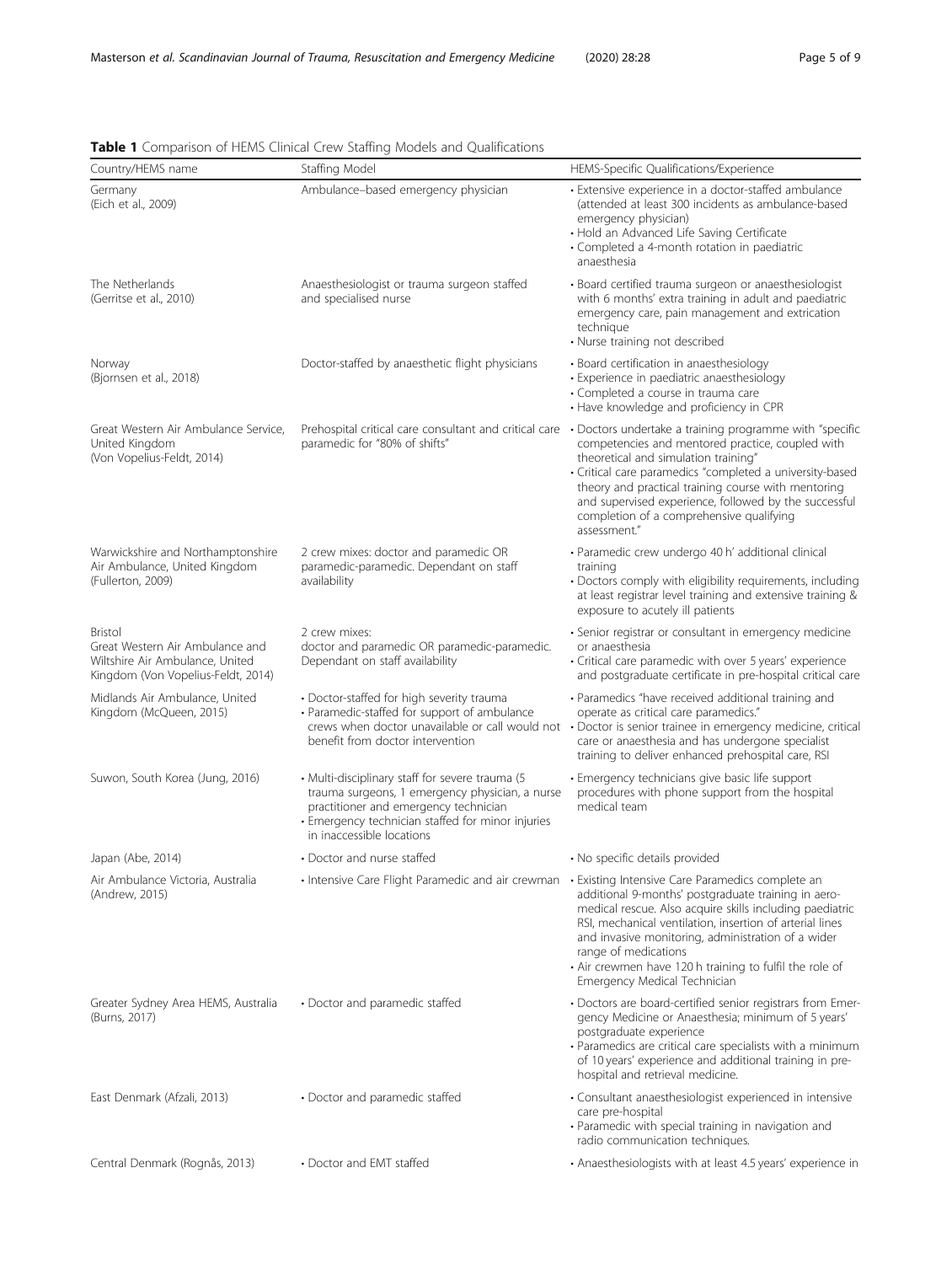| Country/HEMS name                                                             | Staffing Model                                  | HEMS-Specific Qualifications/Experience                                                                   |
|-------------------------------------------------------------------------------|-------------------------------------------------|-----------------------------------------------------------------------------------------------------------|
|                                                                               |                                                 | anaesthesia. All work in and outside operating theatre<br>as part of their daily work.                    |
| Finland (Heinanen, 2018)                                                      | • Doctor staffed                                | • Mainly anaesthesiologists specialised in emergency<br>care                                              |
| France (Desmettre, 2012)                                                      | • Team from hospital led by emergency physician | • No details provided                                                                                     |
| Dalarna, Sweden (Kornhall, 2018)                                              | • Doctor and HEMS crewmember                    | • Doctor has board certification in anaesthesiology<br>• HEMS crewmember is registered pre-hospital nurse |
| Pittsburgh, United States (Sperry, 2018) • Paramedic and flight nurse staffed |                                                 | • Not described                                                                                           |

Table 1 Comparison of HEMS Clinical Crew Staffing Models and Qualifications (Continued)

ground-based EMS crew, studies also suggested that HEMS improved patient outcomes. In New South Wales where HEMS was doctor-staffed, it was estimated that the adjusted odds of dying in hospital was three to four times higher for ground-transported adult patients who suffered major trauma when compared to HEMS-treated patients [\[23](#page-8-0)]. Also in New South Wales, when the identification and triaging of paediatric drowning patients by HEMS doctors was discontinued, this resulted in incorrect transport of paediatric patients to adult facilities [[33\]](#page-8-0). While statistical significance was not reached due to small numbers, prehospital rapid sequence induction (RSI) intubation by ICFPs in Victoria was associated with a shorter hospital stay and more favourable six-month functional outcome, when compared with usual care by ground crews who did not perform intubation [[14\]](#page-8-0). In a propensity-matched analysis of data from the Japan Trauma Bank, doctor-staffed HEMS were associated with improved odds of survival, [[16\]](#page-8-0) as was also the case in South Korea [[32\]](#page-8-0). In the Netherlands, where advanced medical procedures are restricted to doctor-staffed HEMS, Ringburg and colleagues estimated that HEMS was both cost-effective and responsible for saving an additional 29 lives following severe trauma over a four-year period (2003–2006) [[22\]](#page-8-0). A later Dutch study in a single centre confirmed these findings [\[21](#page-8-0)]. Finally, the PHANTOM study in the UK concluded that HEMS that were staffed by an enhanced care team (ECT) of doctors and critical care paramedics (CCPs) had a statistically significant benefit in adjusted survival rates for severe trauma patients when compared to patients solely treated by a ground-based paramedic [[28](#page-8-0)].

## **Discussion**

This literature review suggests that HEMS clinical crews have a wide array of competencies and experience. However, even in scenarios where the HEMS crew qualifications and competencies are similar to the ground crew, the studies included suggest an additional advantage to HEMS-provided care for patients. Due to the heterogeneity of study types and differences in ground crew competencies in different jurisdictions, and the limited patient outcomes reported in the literature, it is unclear what type of clinical crew model is best suited for HEMS provision. It is of note that previous research has focused on specific interventions (e.g. intubation success) and that this type of intervention-specific study has provided evidence for one type of crew model compared to another [\[35,](#page-8-0) [36](#page-8-0)]. While most of the studies in this review suggested a benefit to HEMS provision – regardless of the competencies of ground EMS crews – it is important to note that the majority of studies included were observational in nature, and no randomised controlled trials comparing one type of HEMS clinical crew model with another were identified. There continues to be a need for a 'conceptual framework' to guide researchers in estimating the benefit of different HEMS crews with different qualifications and competencies [[8\]](#page-8-0).

#### Limitations

The literature identified in this review contained very limited data comparing different crew qualifications and competencies. This means that while descriptions of the clinical crew composition and competencies were provided, the association between the clinical crew type and patient outcome is unclear. Additionally, there was probable publication bias towards doctor-staffed HEMS models as evidenced by the low number of US and Canadian models represented in the search results. Studies included were primarily of low grade, with only two studies describing trial results. Additionally, while the review provides descriptions of practice in Australia and Europe, there appears to be limited availability of published academic literature from the United States, Canada, and other international jurisdictions. In summary, due to the fact that literature on this subject is limited in availability and poorly indexed, it is exceedingly difficult to come to definitive conclusions about the type of clinical crew qualifications and competencies will best serve HEMS patients.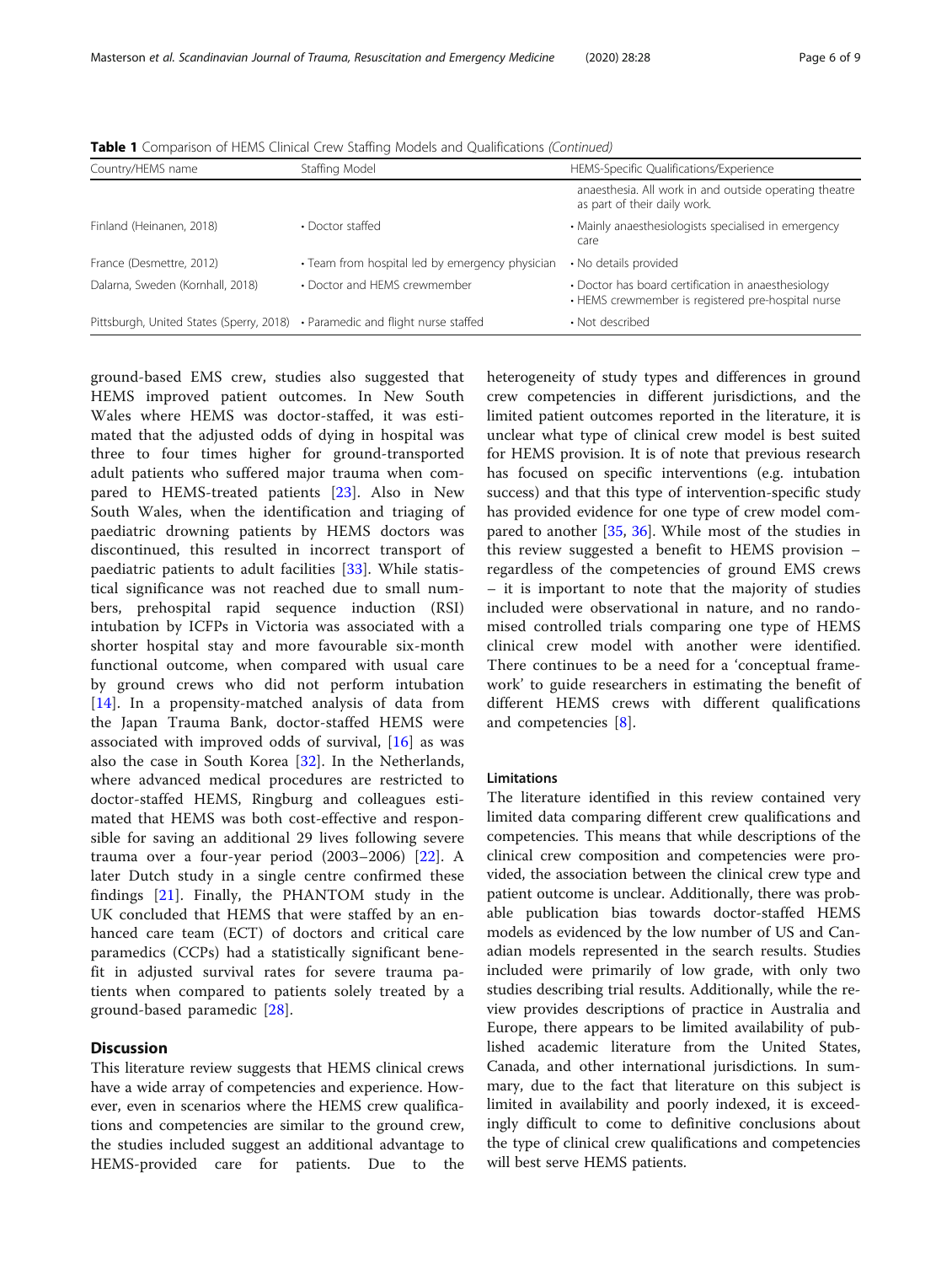| <b>TWICE</b> INDIVIDUAL COMPLEMENTS REMEMBED CALCOONSCO DY COUNTY OF SUITSCIENT                                                                                 |                                                                                                                                                                                                                                                                                                                                                                                                      |                                                                                                                                                                                                                                                                                                                                                                                                                                                            |
|-----------------------------------------------------------------------------------------------------------------------------------------------------------------|------------------------------------------------------------------------------------------------------------------------------------------------------------------------------------------------------------------------------------------------------------------------------------------------------------------------------------------------------------------------------------------------------|------------------------------------------------------------------------------------------------------------------------------------------------------------------------------------------------------------------------------------------------------------------------------------------------------------------------------------------------------------------------------------------------------------------------------------------------------------|
| Country and References                                                                                                                                          | Competencies                                                                                                                                                                                                                                                                                                                                                                                         |                                                                                                                                                                                                                                                                                                                                                                                                                                                            |
| UK (Fullerton et al., 2009, Shapey et al., 2012,<br>McQueen et al., 2013, McQueen et al., 2015a,<br>von Vopelius-Feldt and Benger, 2014,<br>Smith et al., 2019) | $\cdot$ ACLS<br>• Amputation (no instance of practice<br>recorded)<br>• Chest drain<br>• Cricothyroidotomy<br>• Epi admin<br>• ETI in cardiac arrest<br>• External jugular access<br>• External pacing<br>• Fascia iliaca block<br>$\cdot$ IO access<br>• IV Etomidate<br>• IV Ketamine administration<br>• IV Propofol<br>• IV Suxamethonium                                                        | • Management of paralysed patient<br>• Mag sulphate in cardiac arrest<br>• Needle chest decompression<br>• Peri-mortem Caesarean section<br>• Procedural sedation<br>• Fluid resuscitation<br>• Rocuronium intravenous<br>$\cdot$ RSI<br>· Surgical airway<br>• Thoracostomy<br>• Thoracotomy<br>· Torsades de pointes arrythmia<br>• Venous cut-down<br>• Wave form capnography<br>• Large joint reduction                                                |
| Victoria, Australia (Heschl et al., 2018b, Andrew et al.,<br>2015, Heschl et al., 2018, Meadley et al., 2016)                                                   | • Advanced analgesia<br>· Blood-gas analysis<br>• Blood transfusion<br>· Comprehensive analgesia options including<br>opiods and ketamine<br>· Cricothyroidotomy                                                                                                                                                                                                                                     | • Paediatric RSI with suspected TBI<br>· RSI - adult and paediatric<br>• Thoracostomy<br>• Transfusion of Red Cell Concentrates<br>• Vasoactive medication admin<br>$\cdot$ IO access                                                                                                                                                                                                                                                                      |
| United States(Sperry et al., 2018, Kashyap et al., 2016,<br>Polites et al., 2017)                                                                               | • Airway management<br>$\cdot$ ATLS<br>• IV fentanyl and morphine administration<br>• IV fluid administration                                                                                                                                                                                                                                                                                        | · Inter-hospital transfer of unstable med-<br>ical patients Plasma transfusion<br>· Spinal immobilisation<br>• Ventilation<br>• Transportation of severe trauma<br>patients                                                                                                                                                                                                                                                                                |
| Germany (Eich et al., 2009)                                                                                                                                     | • Analgesia/Sedation<br>· Catecholamine administration<br>• Chest tube and drain- paediatric and adult<br>$\cdot$ CPR                                                                                                                                                                                                                                                                                | · Defibrillation- paediatric and adult<br>· IO access- paediatric and adult<br>· Intubation - paediatric and adult<br>• Volume administration                                                                                                                                                                                                                                                                                                              |
| Denmark (Rognås et al., 2013)                                                                                                                                   | • Drug-assisted airway management (non RSI)<br>• RSI intubation                                                                                                                                                                                                                                                                                                                                      | · Nasopharyngeal airway<br>· Surgical airway                                                                                                                                                                                                                                                                                                                                                                                                               |
| New South Wales(Burns et al., 2017,<br>Garner et al., 2016)                                                                                                     | • Analgesia/procedural sedation<br>• Direct screening of emergency calls to<br>identify appropriate (paediatric) response<br>• Regional anaesthesia/nerve block<br>$\cdot$ RSI and intubation – adult and paediatric<br>· Surgical airway                                                                                                                                                            | Adult EZ-intraosseous access<br>• Blood transfusion<br>• Orthopaedic manipulation of joint/limb<br>• Use of ultrasound (diagnostic/<br>procedural)<br>• Hypertonic saline administration<br>• Thoracostomy/chest drain                                                                                                                                                                                                                                     |
| Norway(Bjornsen et al., 2018, Johnsen et al., 2017)                                                                                                             | $\cdot$ ACLS<br>• Anti-arrythmic therapy<br>• Arterial line insertion<br>• BMV adult/paediatric<br>• Chest tube placement and drainage<br>• Central venous catheter insertion<br>• Dislocated joint reposition<br>· ETI adult/paediatric<br>• Fracture reposition                                                                                                                                    | • Gastric tube insertion<br>• Incubator transport<br>• Inhalation therapy<br>• Invasive and non-invasive ventilation<br>• IV/IO access<br>• Major incident management<br>• Reduction and immobilisation of<br>fractures<br>$\cdot$ RSI<br>• Umbilical cord catheterisation                                                                                                                                                                                 |
| Country                                                                                                                                                         | Competencies                                                                                                                                                                                                                                                                                                                                                                                         |                                                                                                                                                                                                                                                                                                                                                                                                                                                            |
| *The Netherlands (van Schuppen and Bierens, 2015, van<br>Schuppen and Bierens, 2011, Ketelaars et al., 2018, Gerritse<br>et al., 2010, Franschman et al., 2012) | · Fascia iliaca<br>• Analgesia/<br>Sedation<br>• Catecholamine<br>• Flumazenil<br>administration<br>• Gum elastic bougie<br>• Chest tube<br>• Hydrocortisone<br>$\cdot$ CPR<br>$\bullet$<br>• Drug-assisted and<br>Hydroxycobalamine<br>• HyperHaes®<br>non-drug-assisted<br>· Incision<br>ETI<br>• Echocardiography<br>• Insulin<br>• Extrication<br>· Intravenous access,<br>techniques<br>central | Clinical judgment competencies<br>compartment block • Advance endotracheal tube in case of<br>bronchus rupture<br>• Cardiopulmonary bypass in hypothermia<br>· Dialysis in hyperkalemia<br>· Induction with s-ketamine in asthma/<br><b>COPD</b><br>· Intravenous lidocaine administration<br>before endotracheal intubation in possible<br>intracranial hypertension<br>· Intubation and ventilation in pneumonia<br>· Magnesium in bronchial asthma/COPD |

## <span id="page-6-0"></span>Table 2 Individual Competencies identified categorised by Country or Jurisdiction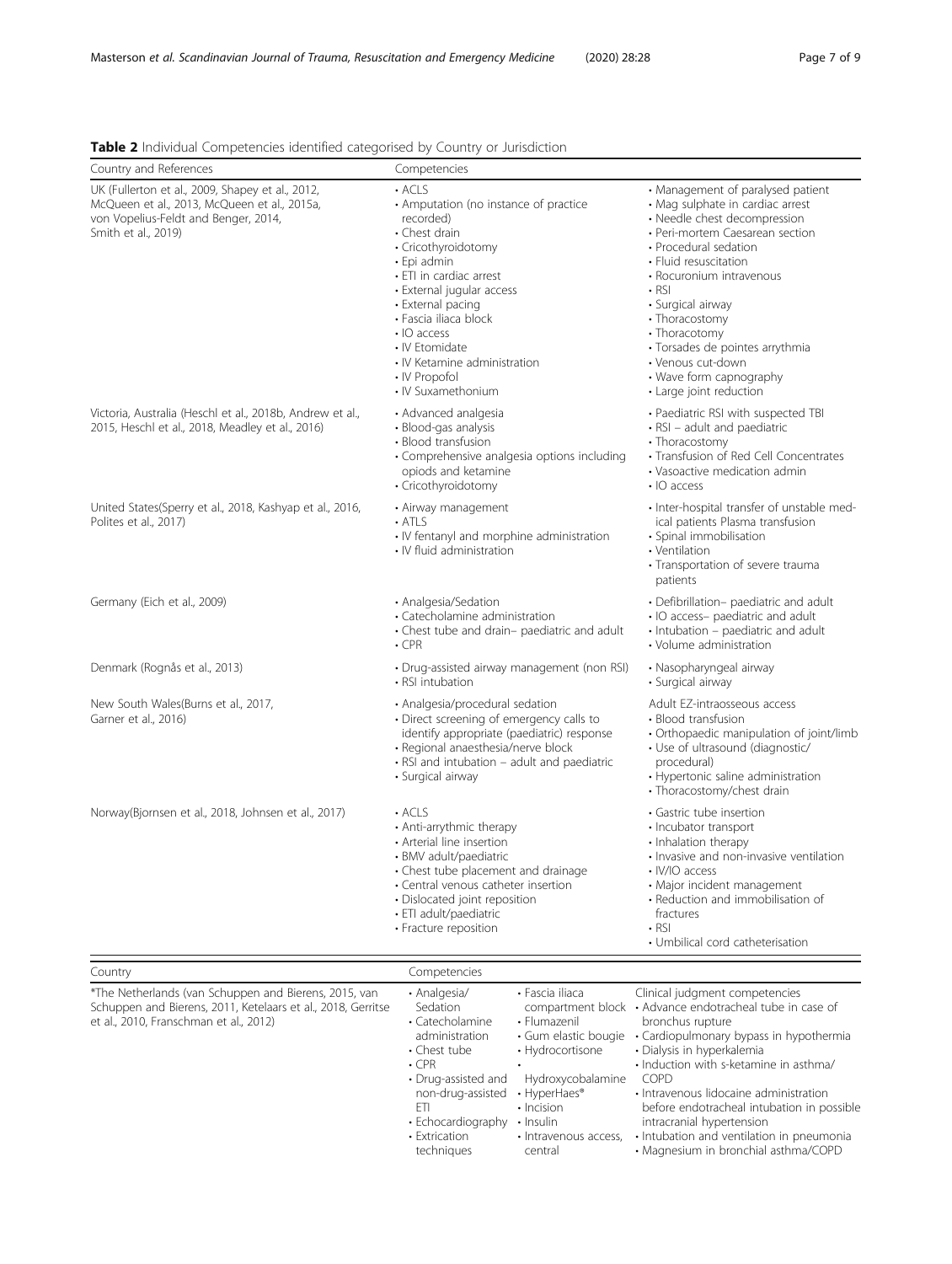| $\sqrt{2}$ |                                                                                                                                                                                                                                                                                                                                                                                                                                                                                                                                                                                                                                                                                                                                                                                                                                                                                                                               |                                                                                                                                                                                                                                                                                                                 |
|------------|-------------------------------------------------------------------------------------------------------------------------------------------------------------------------------------------------------------------------------------------------------------------------------------------------------------------------------------------------------------------------------------------------------------------------------------------------------------------------------------------------------------------------------------------------------------------------------------------------------------------------------------------------------------------------------------------------------------------------------------------------------------------------------------------------------------------------------------------------------------------------------------------------------------------------------|-----------------------------------------------------------------------------------------------------------------------------------------------------------------------------------------------------------------------------------------------------------------------------------------------------------------|
| Country    | Competencies                                                                                                                                                                                                                                                                                                                                                                                                                                                                                                                                                                                                                                                                                                                                                                                                                                                                                                                  |                                                                                                                                                                                                                                                                                                                 |
|            | · Intubation<br>• Jet ventilation<br>• RSI intubation<br>· Lidocaine<br>• Volume<br>• Laryngeal Mask<br>administration<br>Airway (LMA®)<br>• Magnesium<br>Diagnostic<br>• Mannitol<br>competencies<br>• Cold diuresis<br>• Nasopharyngeal<br>• Diaphragm<br>airway<br>• Noradrenaline<br>rupture<br>• Hypocalcaemia<br>• Potassium<br>• Procainamide<br>Hypomagnesemia<br>• Kidney failure<br>Propofol<br>• Malignant<br>hyperthermia<br>· Tracheobronchial<br>bronchus<br>• Rocuronium<br>injury<br>• Ropivacaine<br>Therapeutic<br>· Succinylcholine<br>competencies<br>· Sufentanil<br>• Amputation<br>• Atracurium<br>• Blood transfusion<br>• Suturing<br>• Thoracotomy<br>• Caesarean section<br>• Calciumchlorid<br>• Tracheotomy<br>Cefuroxime<br>$\cdot$ Trachlight<br>• Chest tube<br>• Thrombolysis<br>• Venesection<br>• Cricothyrotomy<br>(surgical<br>• Dopamine<br>• Ephedrine<br>• Escharotomy<br>• Etomidate | • Push foreign object in further in bronchus<br>• Resuscitation in hypothermia is beneficial<br>· Supraglottic airway in "cannot intubate,<br>cannot ventilate" situation<br>• Thrombolysis in pulmonary embolus<br>• Pericardiocentesis<br>• Push foreign object<br>from trachea into<br>• Supraglottic airway |

<span id="page-7-0"></span>Table 2 Individual Competencies identified categorised by Country or Jurisdiction  $(C$ ontinued)

\*full list of competencies identified in Van Schuppen et al (2011) available at <http://links.lww.com/EJEM/A2> and <http://links.lww.com/EJEM/A3>

## Conclusion

The majority of studies included in this literature review suggest that HEMS confers a patient benefit, regardless of whether the clinical crew composition is similar or more advanced than the ground-based EMS clinical crew composition. However, the quality of evidence identified highlights the need for trial-based study designs that directly compare patient outcomes following different HEMS crews to be established. There is also a need to ensure that the evidence base is representative of international HEMS models and not weighted towards particular countries or clinical crew models (i.e. doctor-led). It is acknowledged that establishing this type of quality evidence base will be challenging, but pragmatic ways to address this research question could be pursued through collaboration between HEMS providers internationally. The provision of HEMS has become a common component of overall EMS service provision. Establishing the HEMS clinical crew competencies and qualifications that is of most benefit to acutely unwell or injured patients is an important next step in the appropriate development of this emergency service.

#### Supplementary information

Supplementary information accompanies this paper at [https://doi.org/10.](https://doi.org/10.1186/s13049-020-00722-z) [1186/s13049-020-00722-z.](https://doi.org/10.1186/s13049-020-00722-z)

Additional file 1: Table S1. Quality Assessment of Randomised Controlled Trial Table S2. Quality Assessment of Systematic Review Table S3. Quality Assessment of Survey-Type Studies Table S4. Quality Assessment of Cohort Studies

#### Authors' contributions

All authors contributed to the conception of the study. SM and JS contributed to the acquisition, analysis and interpretation of data. SM drafted the manuscript and all authors critically revised the manuscript and gave final approval. All authors are accountable for the integrity and accuracy of the manuscript.

#### Funding

This review was carried out with the support of the National Ambulance Service. Dedicated funding was not provided for the conduct of this study.

#### Availability of data and materials

Not applicable.

#### Ethics approval and consent to participate

As this study is a literature review, ethics approval and consent to participate were not deemed necessary.

#### Consent for publication

Not applicable.